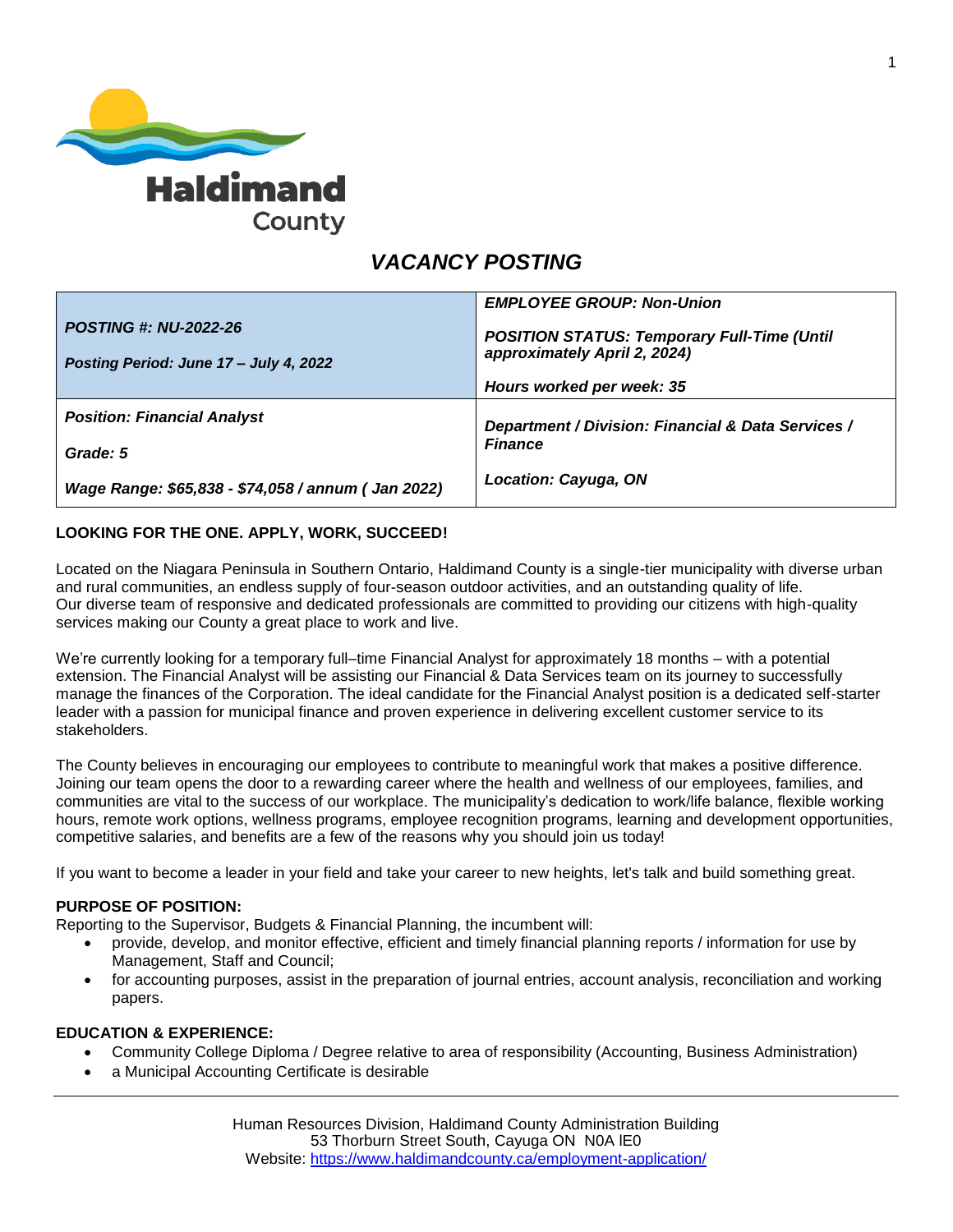### PLUS

less than 5 years current related experience (may include additional speciality training)

Or equivalent to the above.

## **KNOWLEDGE & SKILLS REQUIRED:**

- Good understanding of municipal government, its operations and services.
- Sound technical knowledge of financial principles and practices.
- Knowledge of relevant Acts and Legislation governing the financial operations of municipal government.
- Demonstrated project management and organizational skills.
- Good understanding of business processes and financial management methods to: assist with the development of asset management processes and procedures; develop budgets and budget processes; work within approved budgets; and recommend appropriate action consistent with financial principles.
- Interpersonal skills to establish and maintain relations with others (County staff, peers within other organizations, agencies / organizations) and to resolve complaints / disputes / issues.
- Research, analytical, problem solving and decision-making skills to enable the assessment of issues / situations, develop options and make necessary recommendations.
- Communication skills (listening, writing, verbal) to: provide clear advice and information; ensure solid understanding of work requirements, work guidelines; and encourage and sustain consensus building to make decisions.
- Time Management / organization / project management skills to identify priorities, re-arrange work if required & manage activities to meet identified deadlines & successfully complete projects.
- Valid Ontario Drivers license and access to a reliable vehicle.

## **COMPUTER EXPERTISE:**

Level 4 - The incumbent must possess a combination of intermediate and advanced computer skills scored at 65% or higher for Outlook and at least one of Word / Excel / PowerPoint to ensure their:

- proven ability to use desktop or department / division specific software packages on their own or combine information from different software packages to get the desired result
- solid understanding of the software to enable the incumbent to know the best tool to do the job efficiently
- knowledge to utilize software to develop quality reports, professional looking presentations, publications and/or to develop complex spreadsheets for analysis or presentation of data (including use of formulae)

## *Accountabilities / Tasks*

## **Include, but are not limited to, the following:**

- assist in maintaining a Public Sector Accounting Board (PSAB) 3150 compliant capital asset accounting and reporting system, including related policies and procedures
- support the Finance team with the preparation of the County's budgets, providing analysis, budget review and assistance to the Divisions in financial forecasting, among other services
- assist in the year-end accounting processes and analysis and preparation of year-end financial statements and Financial Information Return (FIR), including the reporting of tangible capital assets
- monitor approved annual operating and capital budgets to ensure department / division compliance
- provide consulting, financial and accounting services to Management and Staff related to capital and operating budgets
- provide and maintain capital project accounting and reporting
- assist in preparation of business plans, reports and applications for grants
- undertake various revenue and expenditure studies and/or analysis projects, as assigned (for example, user fees)
- administer the financial requirements of development agreements ensuring required documentation is issued / received within identified time lines (for example, letters of credit, etc.)
- monitor and control reserves/reserve funds and Trust funds, ensuring appropriate parties are aware of status
- coordinate billings from Norfolk County for waste management (recycling / tipping fees) shared services